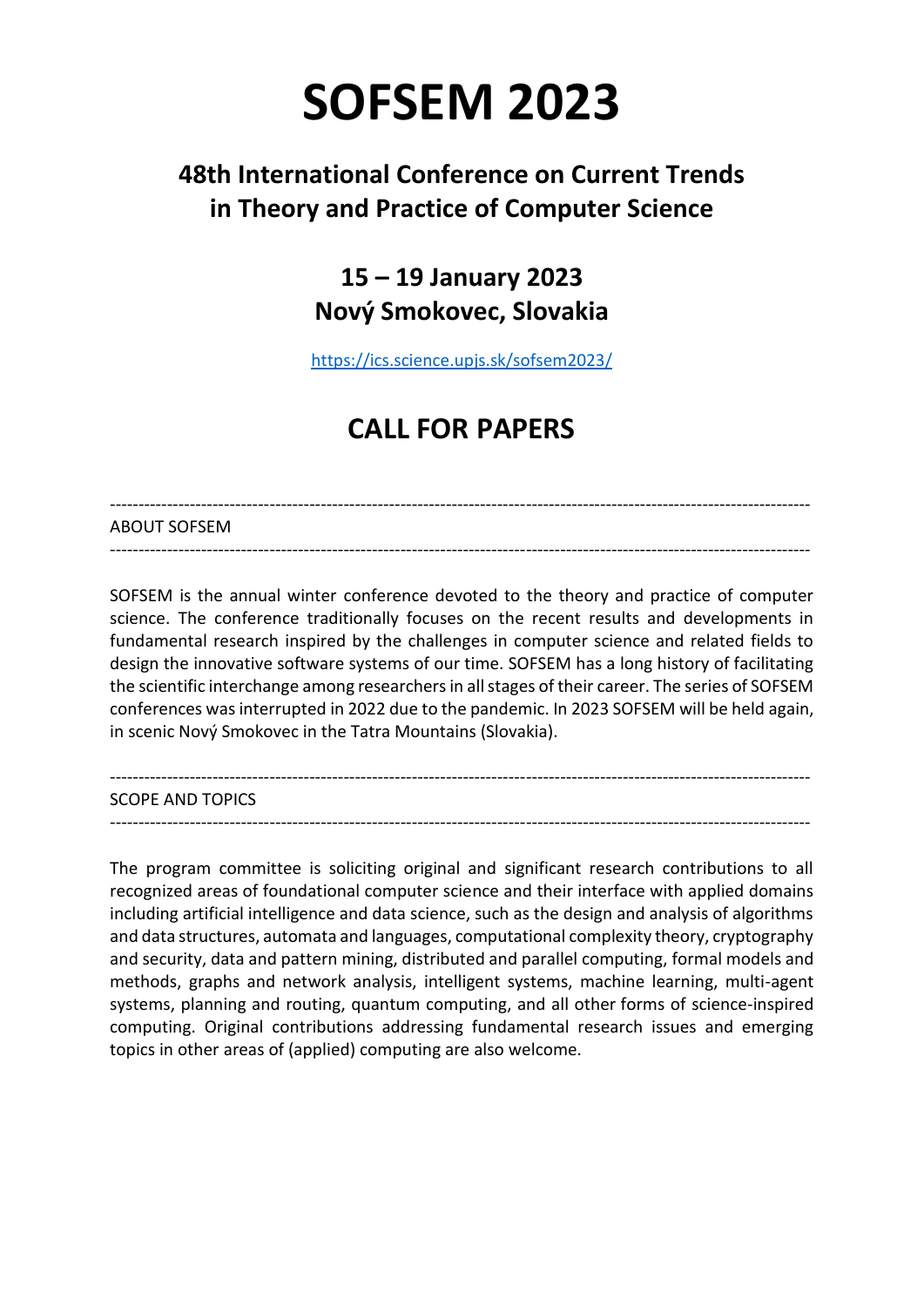#### IMPORTANT DATES

| Abstract:                | July 25, 2022        |  |
|--------------------------|----------------------|--|
| Paper submission:        | August 1, 2022 (AoE) |  |
| Notification to authors: | September 30, 2022   |  |
| Camera-ready submission: | October 14, 2022     |  |
| Symposium:               | January 15-19, 2022  |  |
|                          |                      |  |

---------------------------------------------------------------------------------------------------------------------------

---------------------------------------------------------------------------------------------------------------------------

---------------------------------------------------------------------------------------------------------------------------

---------------------------------------------------------------------------------------------------------------------------

#### **SUBMISSION**

Authors are invited to submit high-quality manuscripts reporting original unpublished research in the topics related to the symposium. Simultaneous submission to other conferences or workshops with published proceedings is not allowed. It is required that each accepted paper be presented at the conference by one of its authors. Submissions must be in the form of a single pdf file prepared using the LNCS latex templates and style files. Springer's proceedings LaTeX templates are also available on Overleaf. Springer's authors' guidelines may be consulted here. Submissions must be in the form of a single pdf file prepared using the LNCS latex templates and style files. Springer's proceedings LaTeX templates are also available on Overleaf. Springer's authors' guidelines may be consulted here. Each submission should consist of the main part of the paper, not exceeding 12 pages (including the title page and excluding the references), plus an optional clearly marked appendix (to be read at the discretion of the program committee). Any figure pertaining to the main part of the paper should be included therein (within the 12 page limit). The first page must include an indication of whether the paper is eligible for the best student paper award. Papers are to be submitted electronically through EasyChair at the following link:

#### <https://easychair.org/conferences/?conf=sofsem2023>

--------------------------------------------------------------------------------------------------------------------------- INVITED SPEAKERS (incomplete list) --------------------------------------------------------------------------------------------------------------------------- - Slawomir Lasota, Uniwersytet Warszawski, Poland - Gerth Brodal, Aarhus University, Denmark --------------------------------------------------------------------------------------------------------------------------- PROCEEDINGS --------------------------------------------------------------------------------------------------------------------------- Conference proceedings will be published in the ARCoSS subline of the Springer "Lecture Notes in Computer Science" series. --------------------------------------------------------------------------------------------------------------------------- SPECIAL ISSUE

---------------------------------------------------------------------------------------------------------------------------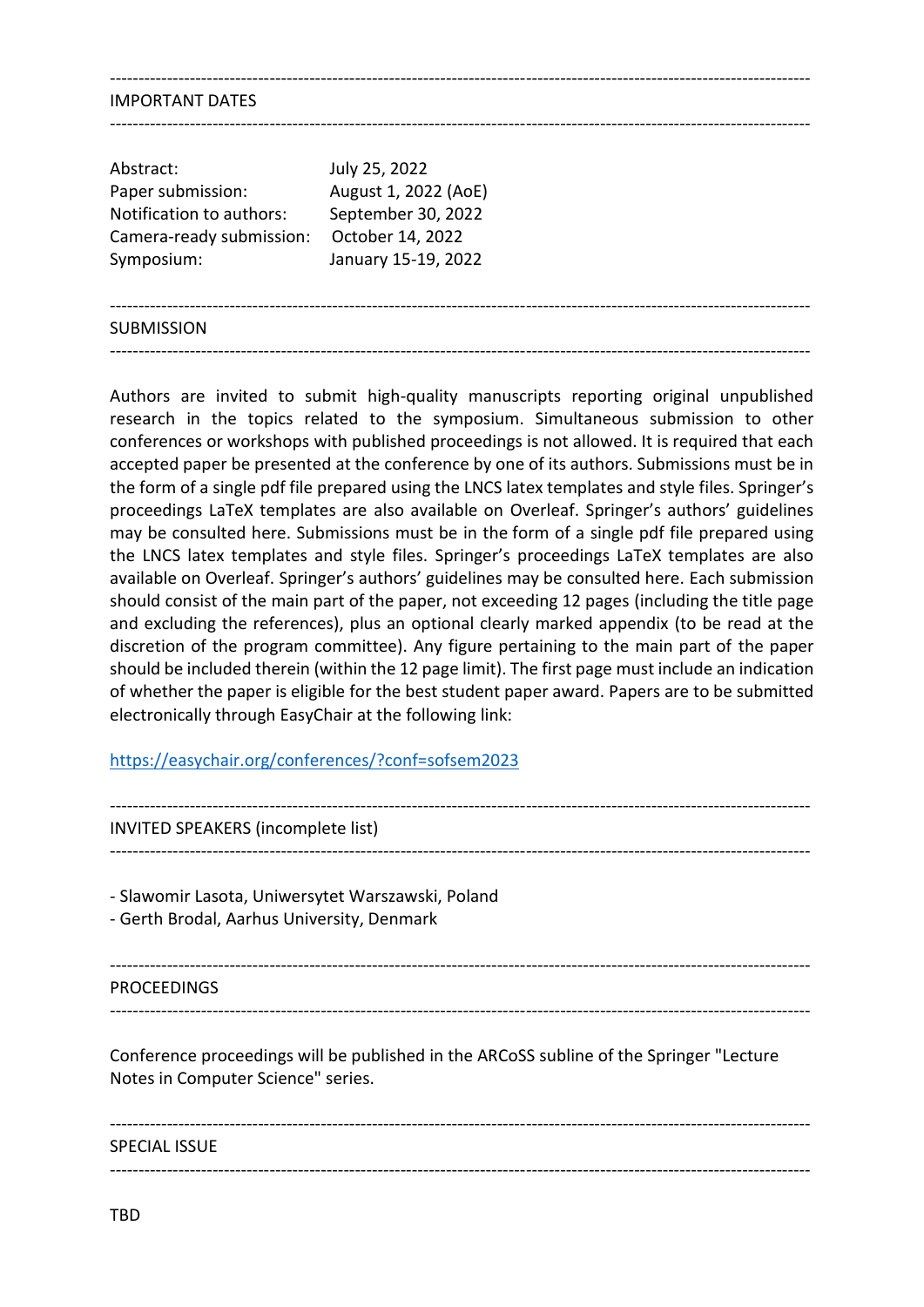#### BEST PAPER AWARD

The award will be given to the best paper submitted to SOFSEM 2023.

#### BEST STUDENT PAPER AWARD

---------------------------------------------------------------------------------------------------------------------------

---------------------------------------------------------------------------------------------------------------------------

---------------------------------------------------------------------------------------------------------------------------

---------------------------------------------------------------------------------------------------------------------------

The award will be given to the best student paper submitted to SOFSEM 2023.

---------------------------------------------------------------------------------------------------------------------------

#### PROGRAM COMMITTEE

---------------------------------------------------------------------------------------------------------------------------

Amihood Amir, Bar Ilan, Israel Michael Blondin, Université de Sherbrooke, Canada Marek Chrobak, University of California Riverside, USA Paola Flocchini, Ottawa University, Canada Robert Ganian, TU Wien, Austria Leszek Gąsieniec, University of Liverpool, UK, chair Davide Grossi, University of Groningen, Netherlands Christoph Haase, Oxford University, United Kingdom Cezary Kaliszyk, Universität Innsbruck, Austria Ralf Klasing, CNRS and University of Bordeaux, France Rastislav Královič, Comenius University in Bratislava, Slovakia Giuseppe Liotta, University of Perugia, Italy Pawel Parys, Uniwersytet Warszawski, Poland Vangelis Paschos, Université Paris-Dauphine, France Daniel Paulusma, Durham University, United Kingdom Tomasz Radzik, Kings College London, United Kingdom David Sarne, Bar Ilan University, Israel Christian Scheideler, Paderborn University, Germany Paweł Sobociński, Tallinn University of Technology, Estonia Paul Spirakis, University of Liverpool, United Kingdom Grzegorz Stachowiak, Uniwersytet Wrocławski, Poland Sebastian Wild, University of Liverpool, United Kingdom Qin Xin, University of the Faroe Islands, Faroe Islands

#### --------------------------------------------------------------------------------------------------------------------------- ORGANIZING COMMITTEE

---------------------------------------------------------------------------------------------------------------------------

Peter Gurský, Pavol Jozef Šafárik University in Košice, Slovakia, chair, peter.gursky(at)upjs.sk Ondrej Krídlo, Pavol Jozef Šafárik University in Košice, Slovakia Pavol Sokol, Pavol Jozef Šafárik University in Košice, Slovakia Juraj Šebej, Pavol Jozef Šafárik University in Košice, Slovakia Ľubomír Antoni, Pavol Jozef Šafárik University in Košice, Slovakia, lubomir.antoni(at)upjs.sk